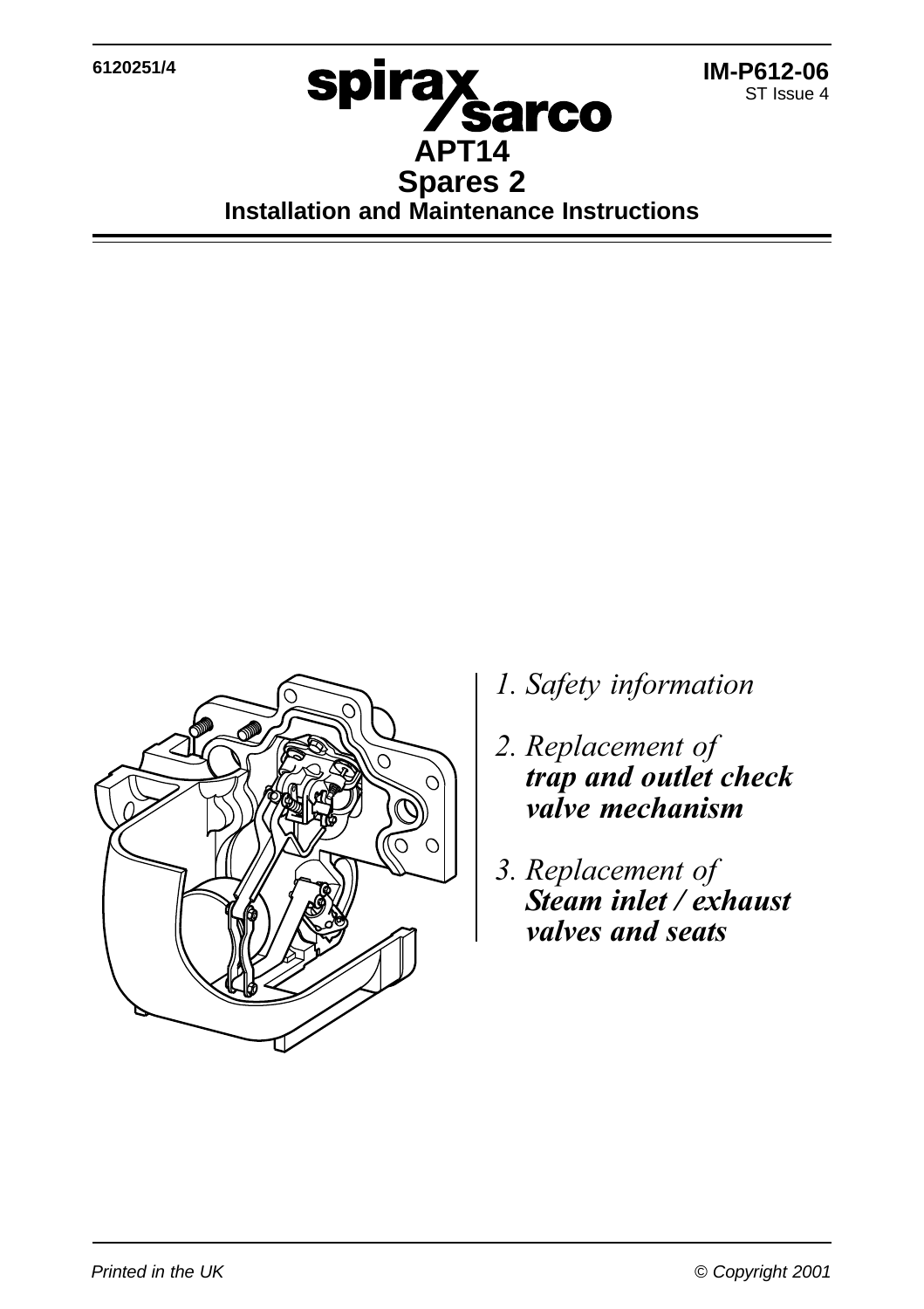## 1. Safety information

**Before any installation or maintenance procedure, ensure that all steam or condensate lines are isolated.**

**Ensure any residual internal pressure in the product or connecting lines is carefully relieved. Also ensure any hot parts have cooled to prevent risk of injury from burns.**

**Always wear appropriate safety clothing before carrying out any installation or maintenance work.**

**A lifting point is cast into the top of the body. On no account should this be used to lift anything more than the total weight of the product (45 kg / 100 lbs). Always use suitable lifting gear and ensure the product is safely secured.**

**When dismantling this product, care should be taken to prevent injury from the snap action mechanism.**

**Always handle with care.**

## 2. Replacement of *trap and outlet check valve mechanism*

**Please ensure the safety recommendations are observed before commencing with any maintenance of this product.**

#### **Tools required**

19 mm A/F socket, 4 mm Allen key, Flat blade screw driver, Torque wrench, Long nose pliers

#### **To fit the new trap and outlet check valve mechanism**

- **1.** Disconnect all connections to the cover. Remove the cover bolts using a 19 mm A/F socket, then carefully slide the cover assembly away from the body (250 mm minimum withdrawal distance will be needed). Lift the cover assembly to a bench or other convenient working surface and clamp securely, avoiding contact with the gasket face.
- **2.** Gently remove used gasket material from the body and cover being careful not to damage the gasket sealing faces.
- **3.** Carefully fit a new gasket (item 2) into the existing body.
- **4.** Remove split pin, washer and shaft from the trap pivot (V) (See Fig. 1).
- **5.** Remove split pin, washer and shaft from the trap 1st stage valve (W).
- **6.** The floats and levers (items 5, 6 ,7) can now be swung out of the way leaving access to the trap and check valve assembly.
- **7.** Using the 4 mm Allen key unscrew the two M5 cap screws (item 21).
- **8.** The whole trap and check valve assembly can now be carefully withdrawn from the cover.
- **9.** There are no serviceable parts within this assembly; the replacement spares kit contains all new parts.
- **10.** Before fitting a new mechanism, clean the trap housing bore within the cover ensuring any sludge or scale is carefully removed and the 'O'-ring sealing face is free from dirt.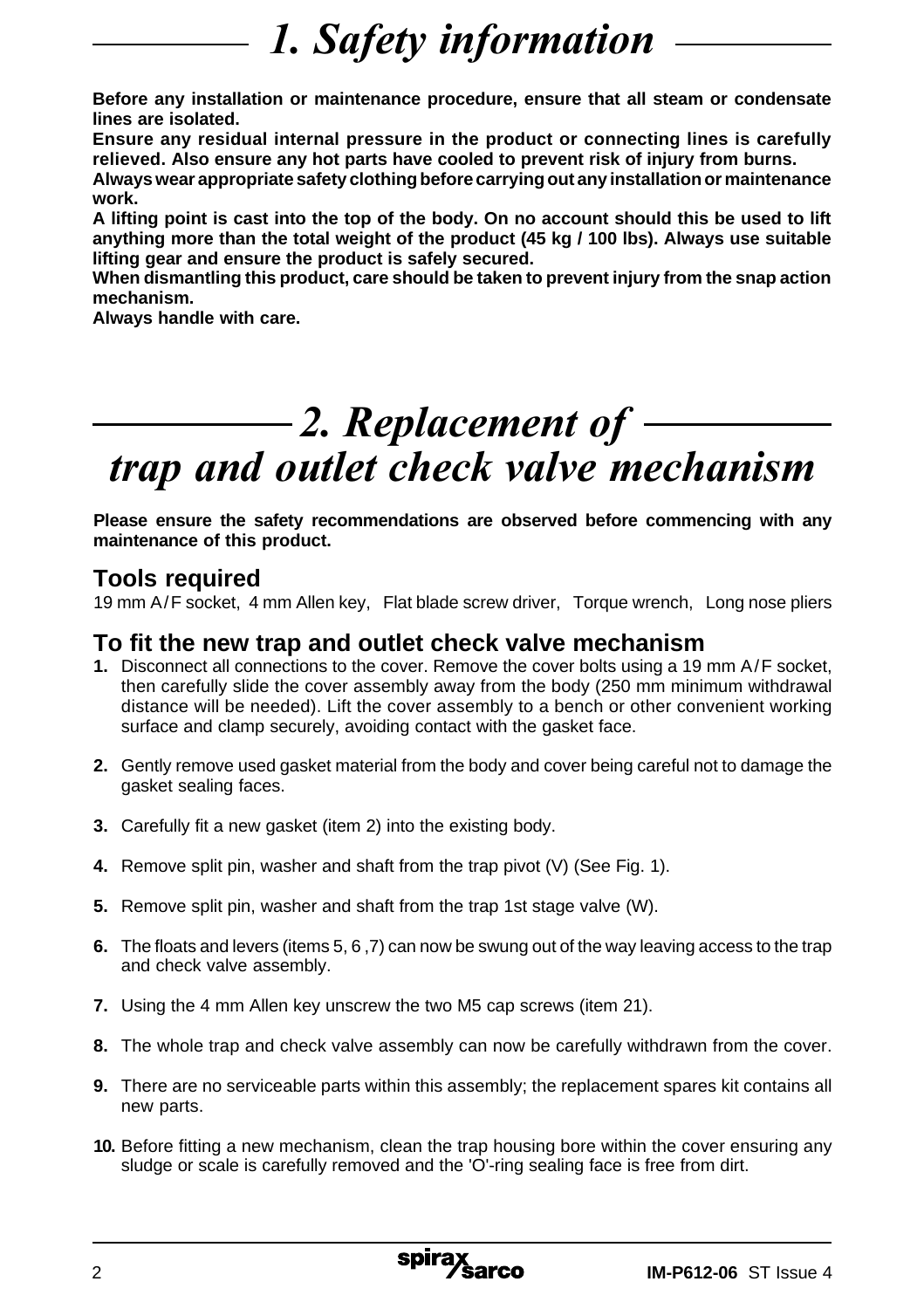- **11. Assembly is the opposite to removal,** to ease fitting, it may be necessary to lubricate the new 'O'-ring with silicone grease.
- **12.** Tighten the two M5 cap screws item 21 to  $5 \pm 1$  N m  $(4 \pm 1)$  lbf ft).
- **13.** Refit the two shafts (V and W) (length 38 mm) remembering to use new split pins and washers - to the trap housing (item 9) and trap 1st stage valve (item 22).
- **14.** Move the floats to their upper and lower limits to ensure the trap mechanism operates smoothly and both the 1st stage and 2nd stage valves (items 22, 8) slide smoothly within their guides.
- **15.** With the mechanism fully assembled, refit the cover assembly to the body, ensuring the gasket faces are carefully aligned and no parts of the gasket are trapped or pinched outside the sealing areas. To ensure accurate alignment of the cover and body, it is recommended the lower part of the cover's gasket seal is located into the body first. The top part of the seal can then be easily aligned.
- **16.** Refit the cover bolts ensuring they are sequentially tightened in opposing pairs, gradually increasing torque to  $63 \pm 5$  N m (46.5  $\pm$  4 lbf ft).

| Bolt size | Socket size | <b>Tightening torque</b>             |
|-----------|-------------|--------------------------------------|
| M12 x 45  | 19 mm $A/F$ | $63 \pm 5$ N m (46.5 $\pm$ 4 lbf ft) |

**17.** Carefully reconnect the motive steam supply and the exhaust lines to the connections marked (IN) and (OUT). The APT14 is now ready to recommission.

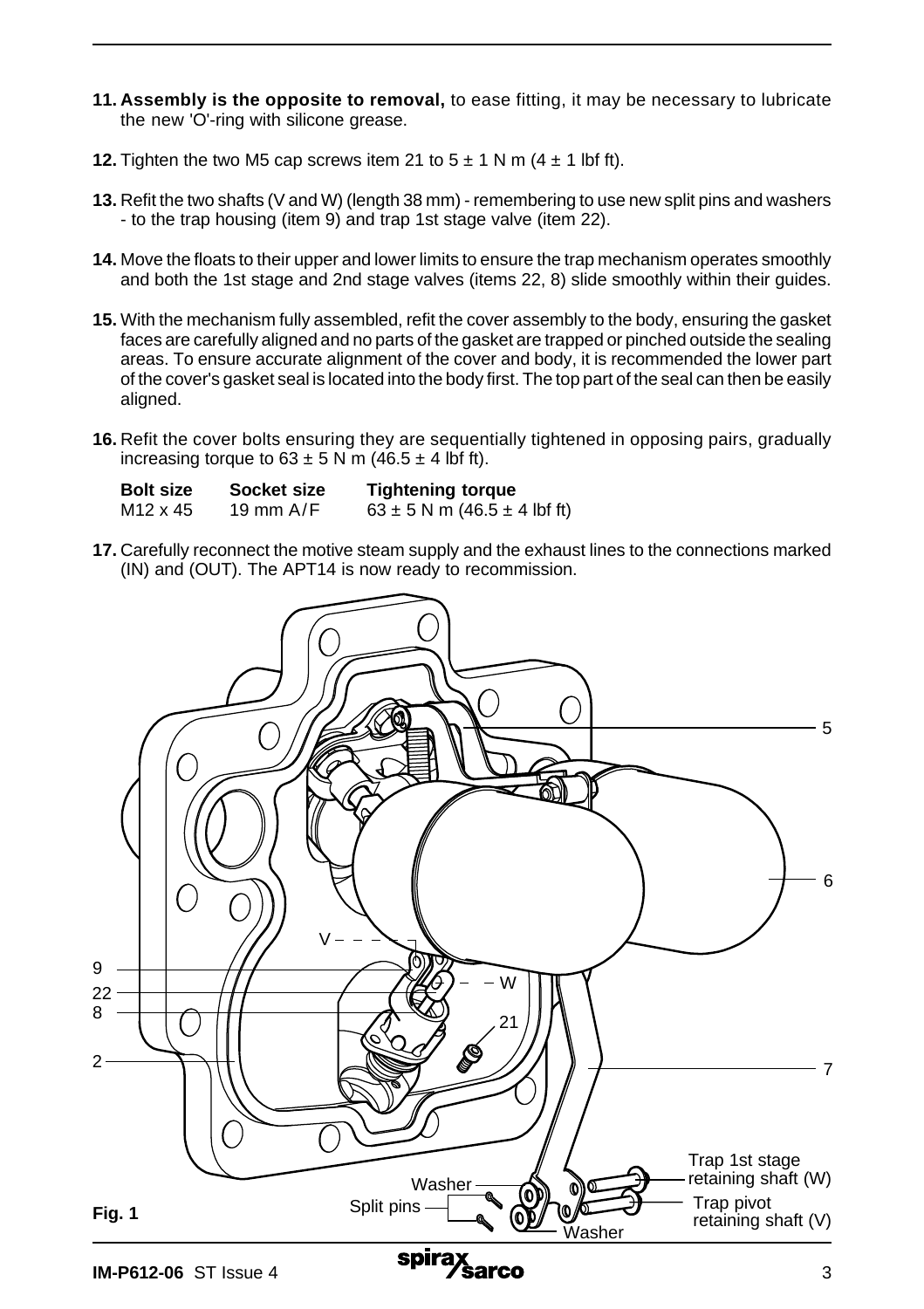## 3. Replacement of *steam inlet/exhaust valves and seats*

**Please ensure the safety recommendations are observed before commencing with any maintenance of this product.**

#### **Tools required**

13 mm, 19 mm A/F sockets, 24 mm Deep series A/F sockets, Flat blade screw driver, Torque wrench, Long nose pliers.

#### **To replace the steam inlet and exhaust valve and seats**

- **1.** Remove the cover and old gasket (see cover gasket replacement procedure).
- **2.** Lift the cover assembly to a bench or other convenient working surface and clamp securely, avoiding contact with the gasket face.
- **3.** Carefully remove the circlip, washer and the inlet valve spring (item 27) from the end of the steam inlet valve (item 17).
- **4.** Remove the three M8 bolts (items 20) using the 13 mm A/F socket.
- **5.** Lift away the pump bracket assembly as this will allow access to the valve seats.
- **6.** Using the 24 mm socket unscrew both the steam inlet and exhaust seats.
- **7.** The seats, metal gaskets and steam inlet valve can now be removed.
- **8.** Carefully clean the threads and gasket faces within the cover assembly ensuring all residues are removed.
- **9.** Insert the replacement steam valve assembly (items 16 and 17) according to Fig. 2.
- **10.** Place a new metal gasket (item 19) onto the threads of the seat before tightening into the cover.
- **11.** Tighten the seat using the 24 mm socket to  $125 \pm 7$  N m (92  $\pm$  5 lbf ft).
- **12.** The exhaust seat can be replaced in a similar way.
- **13.** Refit the bracket to the cover and tighten the three M8 bolts using the 13 mm A/F socket to  $18 \pm 2$  N m  $(13 \pm 1.5)$  lbf ft).
- **14.** It is important to ensure a new circlip is fitted to the steam inlet valve after the bracket has been bolted in place.
- **15.** To remove the exhaust valve (item 18), remove split pins, washers, and shafts (X and Y) from the top spring pivot point and pump pivot point (See Fig. 3).
- **16.** Allow the spring to drop free.
- **17.** Draw the actuator arm downwards within its slots until the whole spring and actuator arm assembly with the exhaust valve comes free. It may be necessary to slide the exhaust valve backwards against its internal spring to free it from the pump bracket guide (item 13).
- **18.** Align the slot in the exhaust valve (item 18) with the tang of the actuator arm (item 24) (See Fig. 3).
- **19.** Gently rotate the exhaust valve away from the tanged spigot of the actuator arm.
- **20. Fitting the replacement exhaust valve is the opposite to removal,** remembering to compress the small spring within the new valve before refitting to the tanged spigot of the actuator arm.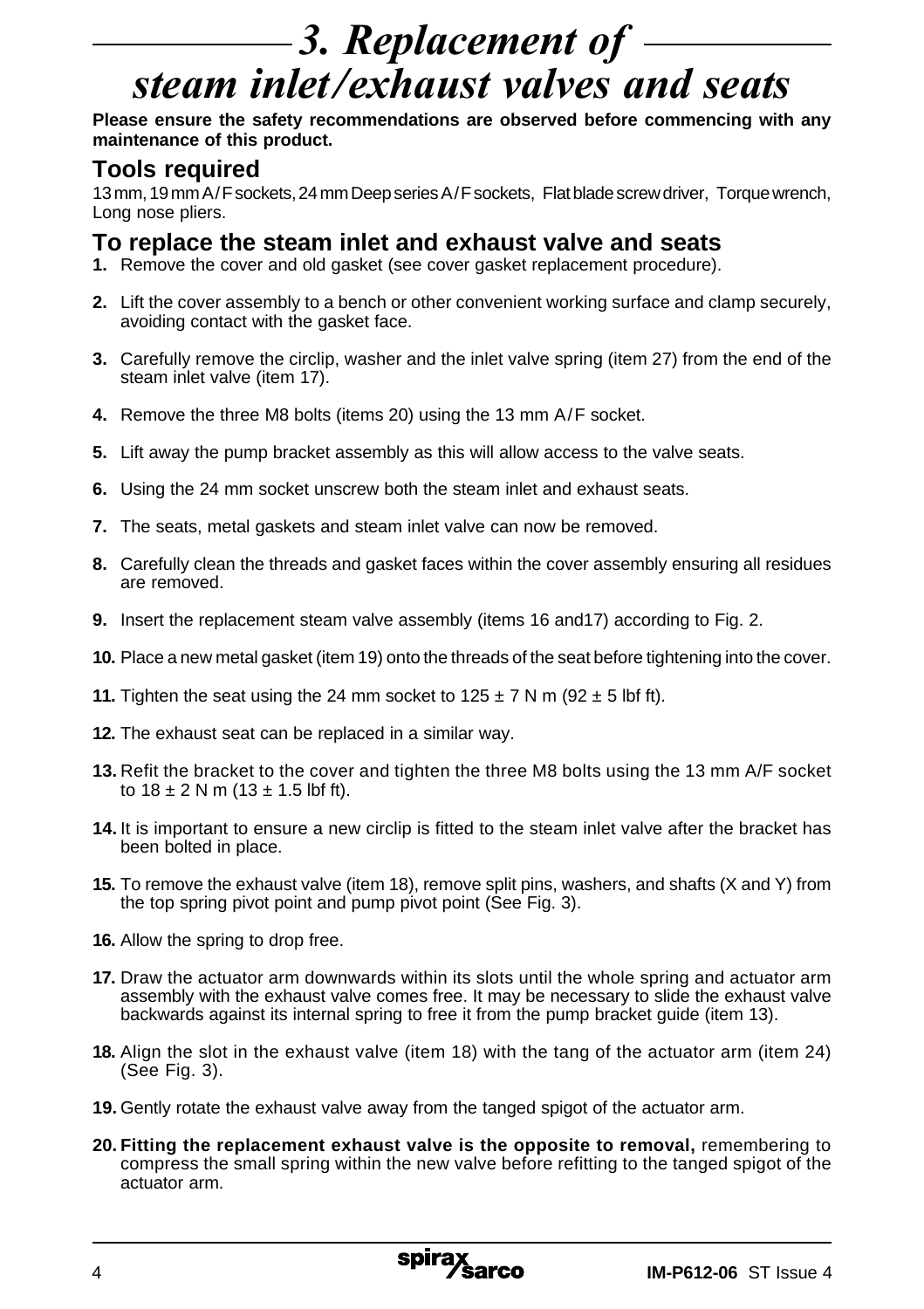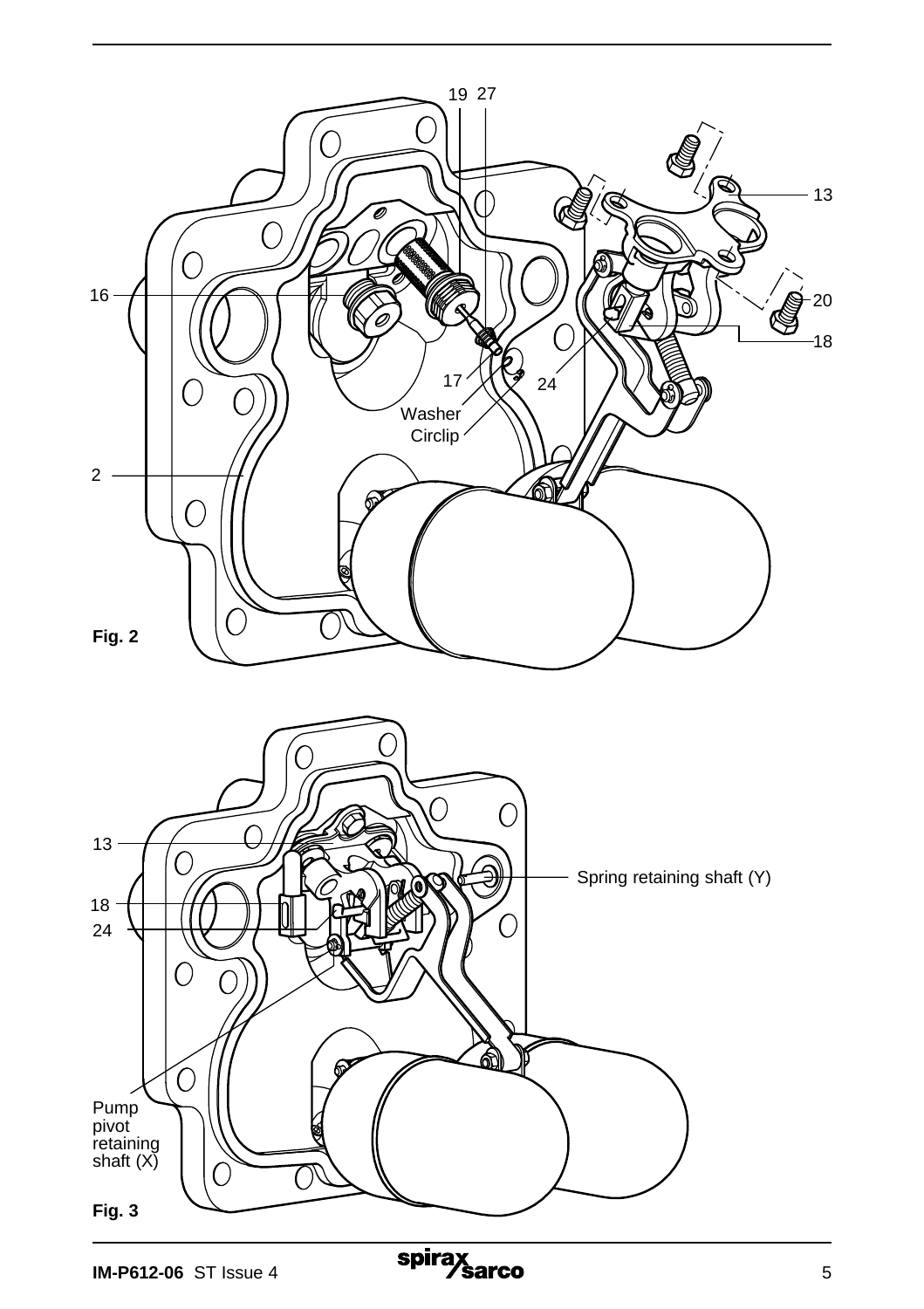- **19.** Ensure the actuator is correctly aligned and located within the slots of the pump bracket (item 13).
- **20.** Once this is correctly located, ensure the exhaust valve can slide easily within its guides.
- **21.** When refitting the spring retaining shaft (Y) (30 mm long) and pump pivot retaining shaft (X) (52 mm long), always use new split pins and washers.
- **24.** Check that the mechanism snaps over and opens and closes the valves by moving the floats to their upper and lower limits of travel. **Note:** The valve gear has been designed to be adjustment-free, simplifying the fitting of new parts. If after assembly the mechanism does not operate correctly, check all the parts are assembled and aligned as per Fig. 4.
- **25.** With the mechanism fully assembled, refit the cover assembly to the body, ensuring the gasket faces are carefully aligned and no parts of the gasket are trapped or pinched outside the sealing areas. To ensure accurate alignment of the cover and body, it is recommended the lower part of the cover's gasket seal is located into the body first. The top part of the seal can then be easily aligned.
- **26.** Refit the cover bolts ensuring they are sequentially tightened in opposing pairs, gradually increasing torque to  $63 \pm 5$  N m (46.5  $\pm$  4 lbf ft).
- **27.** Carefully reconnect the motive steam supply and the exhaust lines to the connections marked (IN) and (OUT). The APT14 is now ready to recommission.



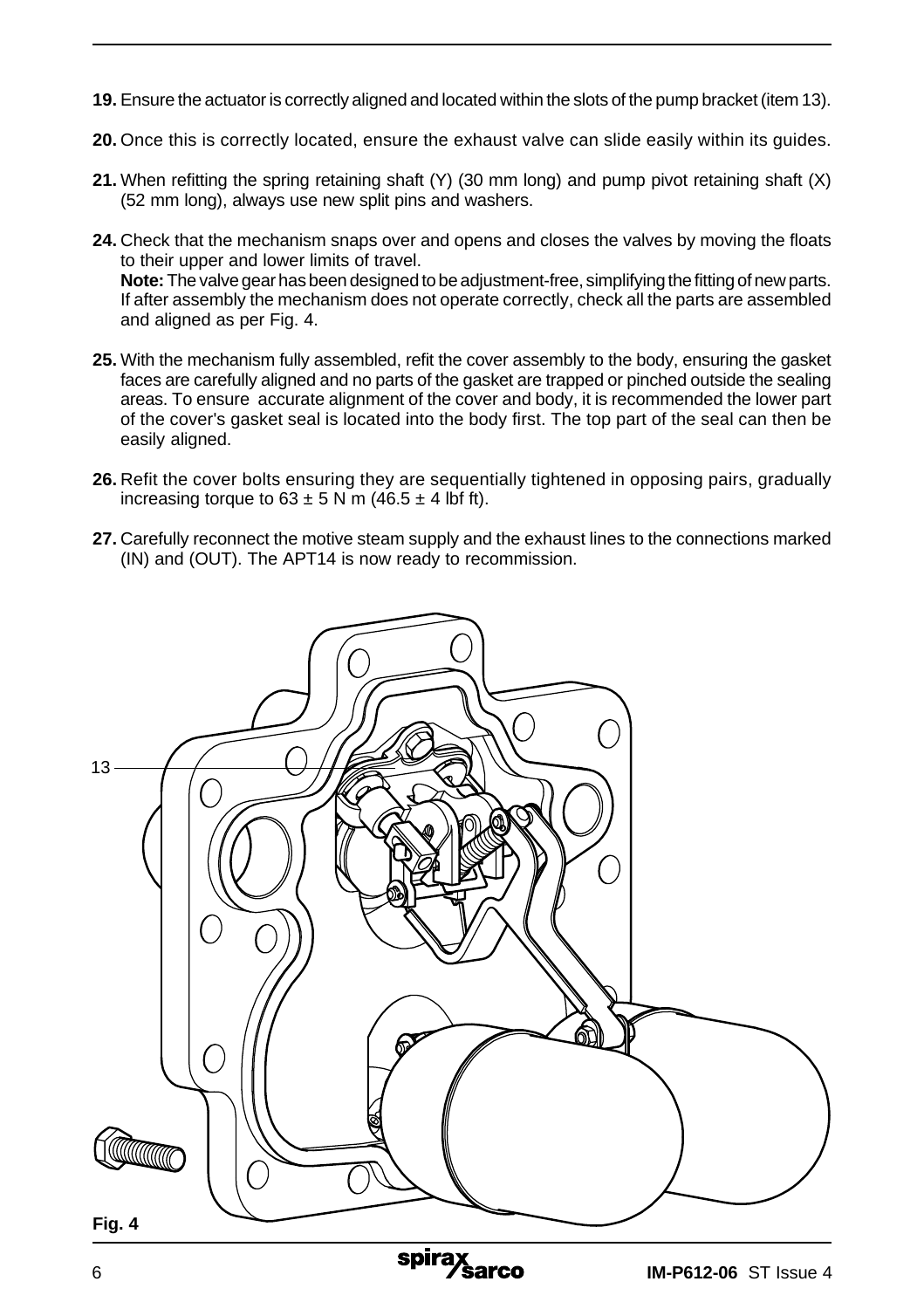